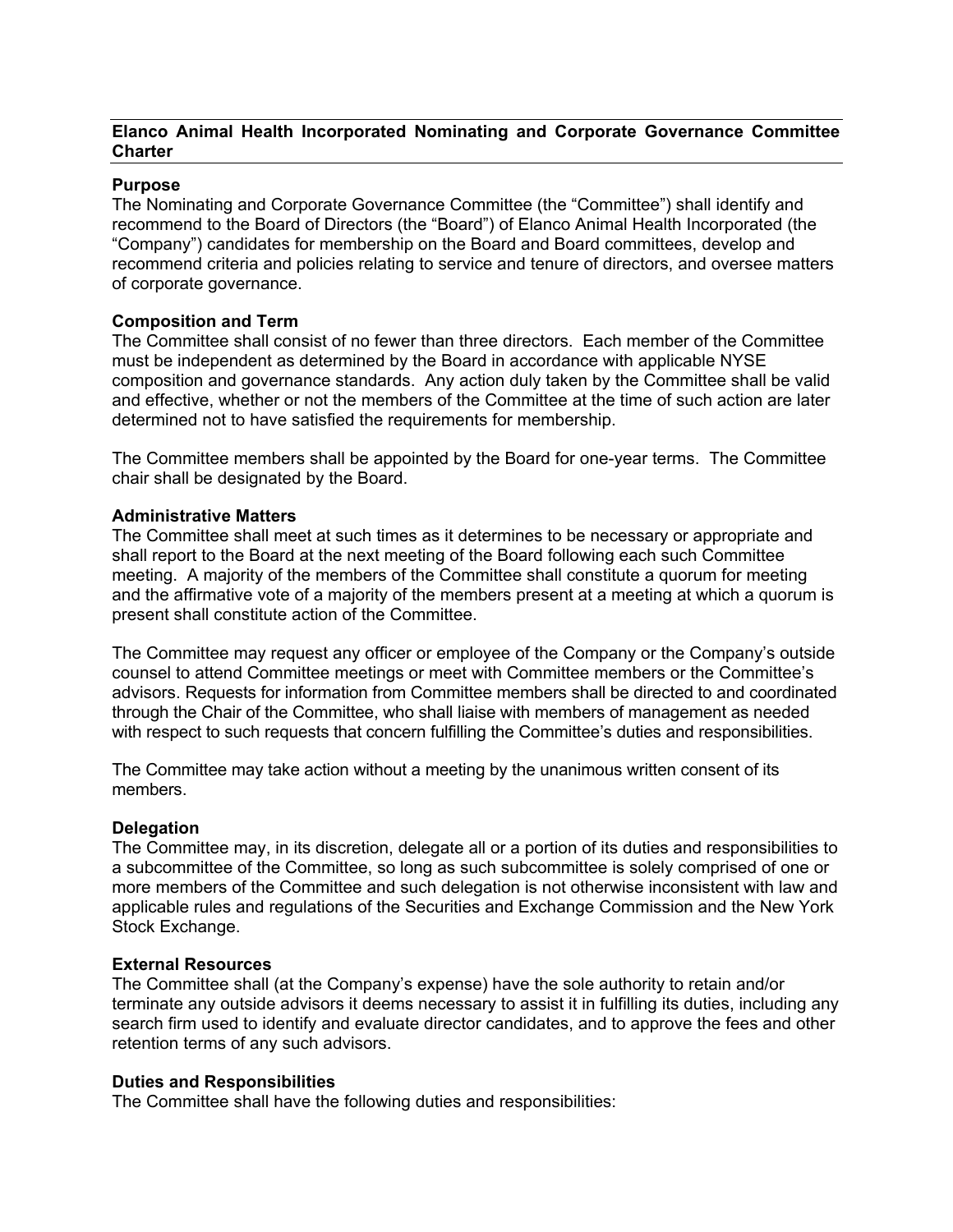- 1. Recommend to the Board the size and composition of the Board and its committees.
- 2. Develop and periodically review criteria for the selection of directors, such as experience, business interests, diversity and qualifications for membership on Board committees, and actively consider for selection as directors those persons who possess a diversity of experience, ideas, gender, race and ethnicity, and
- 3. Develop and periodically review procedures for soliciting and reviewing potential nonemployee nominees from directors, management and shareholders and for advising those who suggest nominees of the outcome of such review.
- 4. Review recommendations for nominees for the Board of Directors.
- 5. Submit to the Board candidates for director (i) to be nominated by the Board for election by the shareholders and (ii) to be elected by the Board to fill vacancies in connection with Board expansions and director resignations or retirements, and recommend to the Board the class of directors in which such nominees should serve.
- 6. Submit to the Board annually director candidates for membership on Board committees and for committee chair of each committee and make recommendations regarding changes in committee membership, if appropriate.
- 7. At least annually review and make recommendations to the Board regarding the independence of directors.
- 8. Oversee matters relating to director and officer participation in outside boards and changes in principal job responsibilities of outside directors.
- 9. Monitor and make recommendations to the Board on matters of Board policies and practices, including policies on director service and tenure, Board leadership structure, and corporate governance.
- 10. Annually review the Company's activities and practices regarding environmental, social and related governance ("ESG") matters that are significant to the Company, including the Company's material initiatives and policies related to ESG matters and progress with respect to the Company's Healthy Purpose-related sustainability commitments.
- 11. Annually review and make recommendations to the Board regarding the Corporate Governance Guidelines.
- 12. Oversee the annual assessment of the performance of the Board, Board committees and Board processes and review with the Board the results of these assessments and an assessment of the contributions of individual directors, with input from all other Board members, at least every three years when considering whether to recommend nominating a director to a new term.
- 13. Oversee director education and new director orientation.
- 14. Assist the Board in overseeing and monitoring engagement with shareholders and proxy advisory firms.